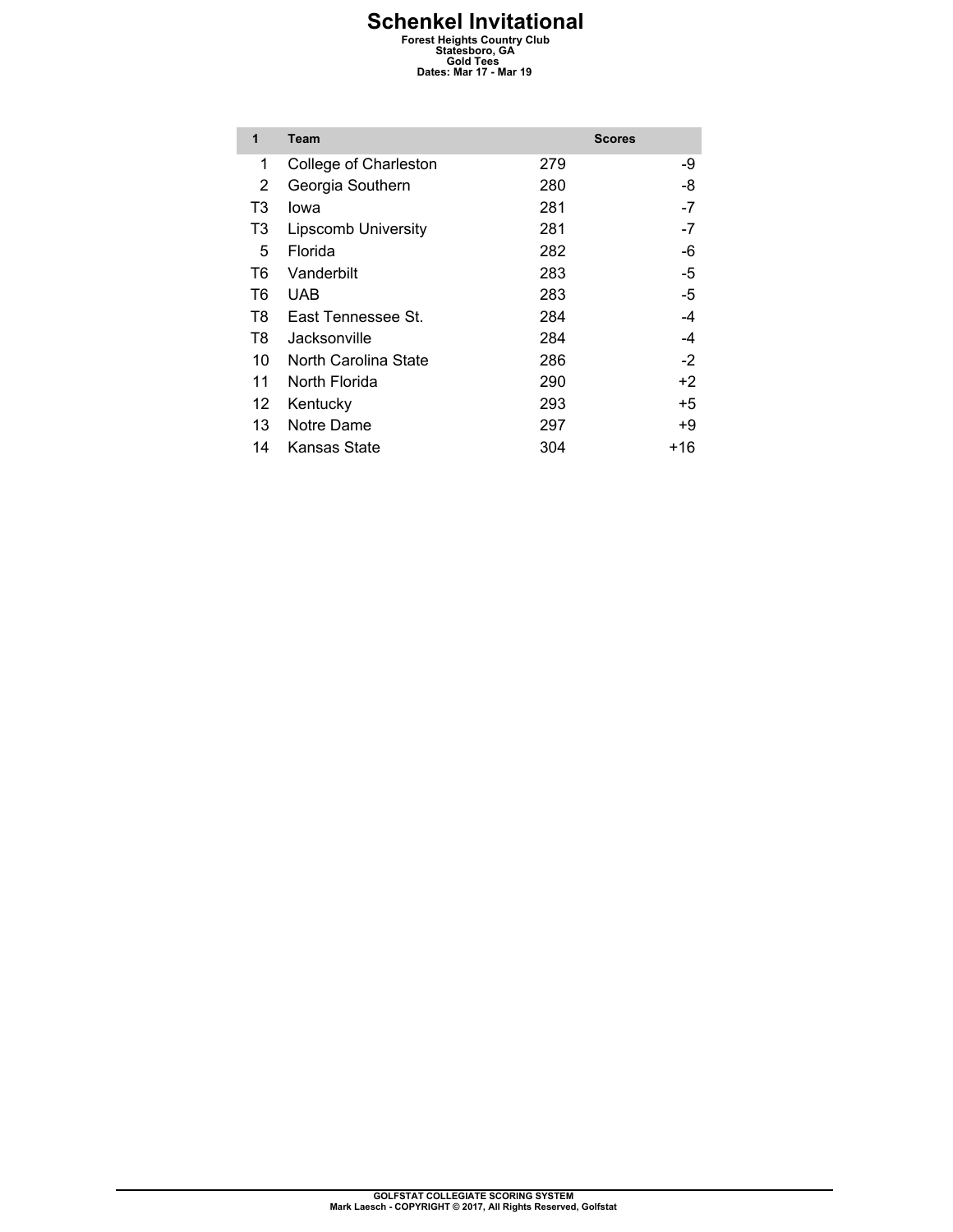**Schenkel Invitational**<br>
Forest Heights Country Club<br>
Statesboro, GA<br>
Cold Tees<br>
Dates: Mar 17 - Mar 19

| <b>Start</b>             | <b>Finish</b>   | <b>Player</b>            | <b>Team</b>                | <b>Scores</b> |              |
|--------------------------|-----------------|--------------------------|----------------------------|---------------|--------------|
| $\overline{\phantom{0}}$ | 1               | Dawson Armstrong         | <b>Lipscomb University</b> | 66            | -6           |
|                          | T <sub>2</sub>  | Raymond Knoll            | lowa                       | 67            | $-5$         |
|                          | T <sub>2</sub>  | <b>Brett Barron</b>      | Georgia Southern           | 67            | $-5$         |
|                          | T <sub>4</sub>  | David Wicks              | Jacksonville               | 68            | $-4$         |
|                          | T <sub>4</sub>  | Matthew Walker           | lowa                       | 68            | $-4$         |
|                          | T4              | <b>William Rainey</b>    | College of Charleston      | 68            | $-4$         |
|                          | T4              | Theo Humphrey            | Vanderbilt                 | 68            | $-4$         |
|                          | T <sub>4</sub>  | Sam Horsfield            | Florida                    | 68            | $-4$         |
|                          | T <sub>9</sub>  | <b>Trevor Gold</b>       | <b>Lipscomb University</b> | 69            | $-3$         |
|                          | T <sub>9</sub>  | <b>Trevor Hulbert</b>    | East Tennessee St.         | 69            | $-3$         |
|                          | T <sub>9</sub>  | Parker Derby             | College of Charleston      | 69            | $-3$         |
|                          | T <sub>9</sub>  | <b>Steven Fisk</b>       | Georgia Southern           | 69            | $-3$         |
|                          | T <sub>9</sub>  | <b>Taylor Eyster</b>     | <b>UAB</b>                 | 69            | $-3$         |
|                          | T <sub>9</sub>  | Benjamin Shipp           | North Carolina State       | 69            | $-3$         |
|                          | T <sub>9</sub>  | Stephen Franken          | North Carolina State       | 69            | $-3$         |
|                          | T16             | Hunter Dunagan           | College of Charleston      | 70            | $-2$         |
|                          | T16             | Mateusz Gradecki         | East Tennessee St.         | 70            | $-2$         |
|                          | T <sub>16</sub> | <b>Phillip Knowles</b>   | North Florida              | 70            | $-2$         |
|                          | T16             | R.J. Keur                | <b>UAB</b>                 | 70            | $-2$         |
|                          | T16             | <b>Patrick Martin</b>    | Vanderbilt                 | 70            | $-2$         |
|                          | T <sub>21</sub> | Sam Uhland               | Jacksonville               | 71            | $-1$         |
|                          | T <sub>21</sub> | Raul Pereda              | Jacksonville               | 71            | $-1$         |
|                          | T <sub>21</sub> | <b>Archer Price</b>      | Georgia Southern           | 71            | $-1$         |
|                          | T <sub>21</sub> | <b>Tim Harry</b>         | <b>UAB</b>                 | 71            | $-1$         |
| $\qquad \qquad$          | T <sub>21</sub> | Cooper Musselman         | Kentucky                   | 71            | $-1$         |
|                          | T21             | <b>Gordon Neale</b>      | Florida                    | 71            | $-1$         |
|                          | T <sub>21</sub> | John Augenstein          | Vanderbilt                 | 71            | $-1$         |
|                          | T <sub>21</sub> | Andy Zhang               | Florida                    | 71            | $-1$         |
|                          | T <sub>29</sub> | Zack Ford                | East Tennessee St.         | 72            | E            |
|                          | T <sub>29</sub> | Dillon Woods             | North Florida              | 72            | $\mathsf{E}$ |
|                          | T <sub>29</sub> | <b>Christian Baliker</b> | College of Charleston      | 72            | E            |
|                          | T <sub>29</sub> | <b>Eric Ansett</b>       | <b>Lipscomb University</b> | 72            | Е            |
|                          | T <sub>29</sub> | <b>Travis Trace</b>      | North Florida              | 72            | E            |
|                          | T <sub>29</sub> | Jonas Vaisanen *         | Georgia Southern           | 72            | E            |
|                          | T <sub>29</sub> | John Felitto             | Notre Dame                 | 72            | E            |
|                          | T <sub>29</sub> | Ryan Orr                 | Florida                    | 72            | $\mathsf E$  |
|                          | T37             | Ryoto Furuya             | lowa                       | 73            | $+1$         |
|                          | T37             | Geuntae Kim              | East Tennessee St.         | 73            | $+1$         |
|                          | <b>T37</b>      | Carson Schaake           | lowa                       | 73            | $+1$         |
|                          | T37             | <b>Matt Green</b>        | Kansas State               | 73            | $+1$         |
|                          | T37             | Stephen Stallings Jr.    | Kentucky                   | 73            | $+1$         |
|                          | T37             | William Walker, III      | <b>UAB</b>                 | 73            | $+1$         |
|                          | T37             | Davis Lamb               | Notre Dame                 | 73            | $+1$         |
|                          | T37             | Cody O'Toole             | Georgia Southern           | 73            | $+1$         |
|                          | T37             | Harrison Rhoades         | North Carolina State       | 73            | $+1$         |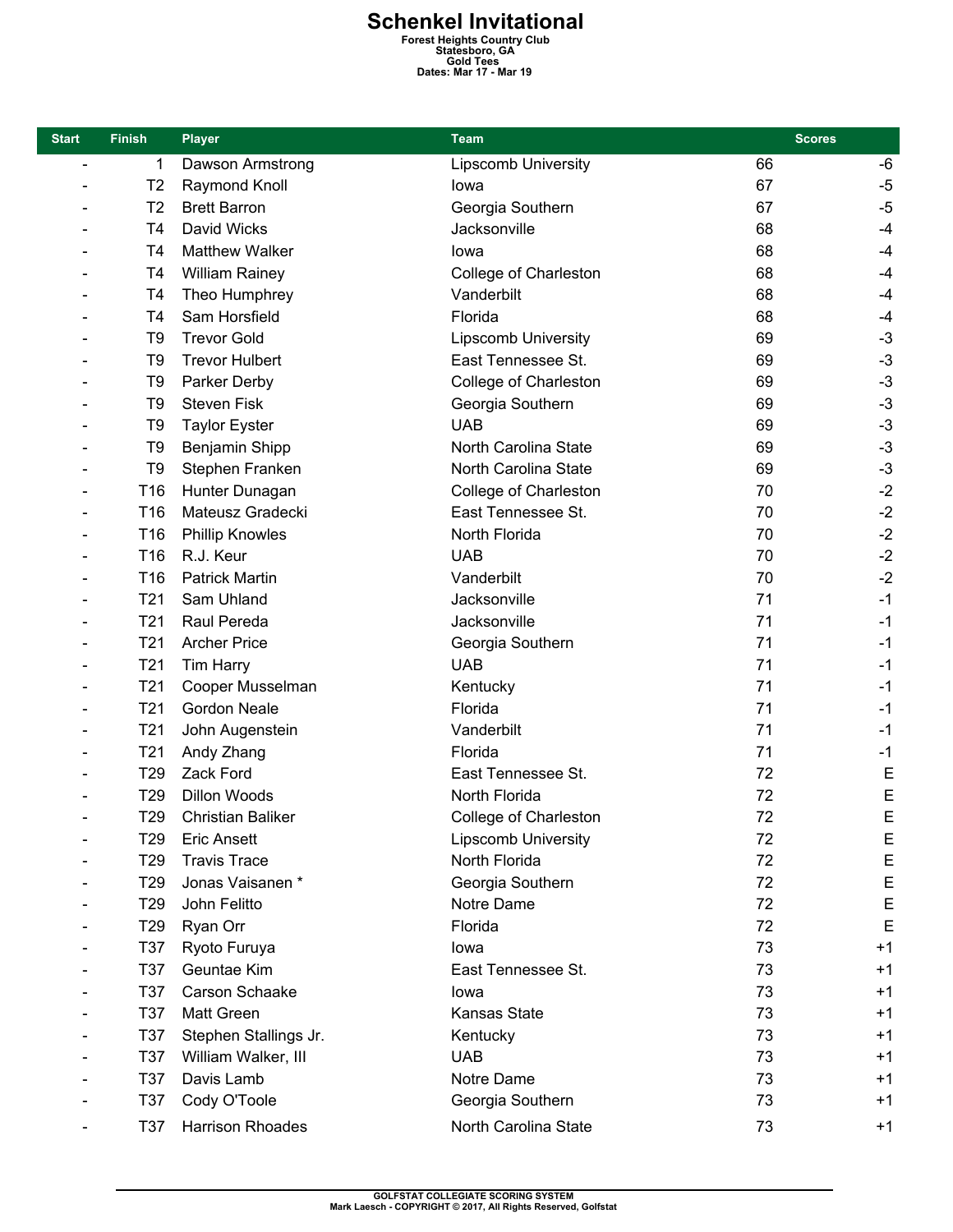# **Schenkel Invitational**<br>
Forest Heights Country Club<br>
Statesboro, GA<br>
Cold Tees<br>
Dates: Mar 17 - Mar 19

| <b>Start</b>                 | <b>Finish</b>   | <b>Player</b>            | <b>Team</b>                | <b>Scores</b> |       |
|------------------------------|-----------------|--------------------------|----------------------------|---------------|-------|
| $\qquad \qquad \blacksquare$ | T46             | Mikey Feher              | <b>Lipscomb University</b> | 74            | $+2$  |
|                              | T46             | Ryan Jahn                | Jacksonville               | 74            | $+2$  |
|                              | T46             | Alex Schaake             | lowa                       | 74            | $+2$  |
|                              | T46             | <b>Tyler McDaniel</b>    | Kentucky                   | 74            | $+2$  |
|                              | T46             | Jake Storey              | Georgia Southern           | 74            | $+2$  |
| $\overline{\phantom{0}}$     | T46             | Ryan Celano              | Florida                    | 74            | $+2$  |
|                              | T46             | Will Gordon              | Vanderbilt                 | 74            | $+2$  |
|                              | <b>T53</b>      | Miguel Delgado           | Notre Dame                 | 75            | $+3$  |
|                              | T <sub>53</sub> | Matt Liston *            | Kentucky                   | 75            | $+3$  |
|                              | T <sub>53</sub> | Fred Allen Meyer         | Kentucky                   | 75            | $+3$  |
|                              | T <sub>53</sub> | Jacob Eklund             | Kansas State               | 75            | $+3$  |
|                              | T <sub>53</sub> | Alexander DeRosa *       | Georgia Southern           | 75            | $+3$  |
|                              | T <sub>53</sub> | Crawford Simmons *       | Georgia Southern           | 75            | $+3$  |
|                              | T <sub>53</sub> | Lukas Euler              | Kentucky                   | 75            | $+3$  |
| $\qquad \qquad$              | T <sub>53</sub> | Luukas Alakulppi *       | Georgia Southern           | 75            | $+3$  |
|                              | T <sub>53</sub> | Michael Decker           | Vanderbilt                 | 75            | $+3$  |
|                              | T <sub>53</sub> | Jacob McBride            | North Carolina State       | 75            | $+3$  |
|                              | T63             | Osten Waite              | North Florida              | 76            | $+4$  |
|                              | T63             | <b>Ben Reichert</b>      | East Tennessee St.         | 76            | $+4$  |
|                              | T63             | Andrew Alligood          | North Florida              | 76            | $+4$  |
|                              | T63             | Logan Sowell             | College of Charleston      | 76            | $+4$  |
|                              | T63             | Jeremy Gandon            | <b>Kansas State</b>        | 76            | $+4$  |
|                              | <b>T68</b>      | <b>Blake Barens</b>      | Notre Dame                 | 77            | $+5$  |
| $\qquad \qquad$              | <b>T68</b>      | Henry James *            | <b>UAB</b>                 | 77            | $+5$  |
|                              | T70             | <b>Elliott Fullalove</b> | Jacksonville               | 78            | $+6$  |
|                              | T70             | <b>Stoney Crouch</b>     | <b>Lipscomb University</b> | 78            | $+6$  |
|                              | T70             | Michael Mattiace *       | North Florida              | 78            | $+6$  |
|                              | T70             | Christian Salzer *       | North Carolina State       | 78            | $+6$  |
|                              | <b>T70</b>      | Davis Richards           | North Carolina State       | 78            | $+6$  |
|                              | T70             | AJ Crouch *              | Florida                    | 78            | $+6$  |
|                              | T76             | Murray Naysmith          | <b>UAB</b>                 | 79            | $+7$  |
|                              | <b>T76</b>      | Hunter Ostrom *          | Notre Dame                 | 79            | $+7$  |
|                              | T78             | Roland Massimino         | Kansas State               | 80            | $+8$  |
|                              | T78             | Ben Albin                | Notre Dame                 | 80            | $+8$  |
|                              | 80              | Jack Simpson *           | lowa                       | 83            | $+11$ |
|                              | 81              | Ben Fernandez            | Kansas State               | 84            | $+12$ |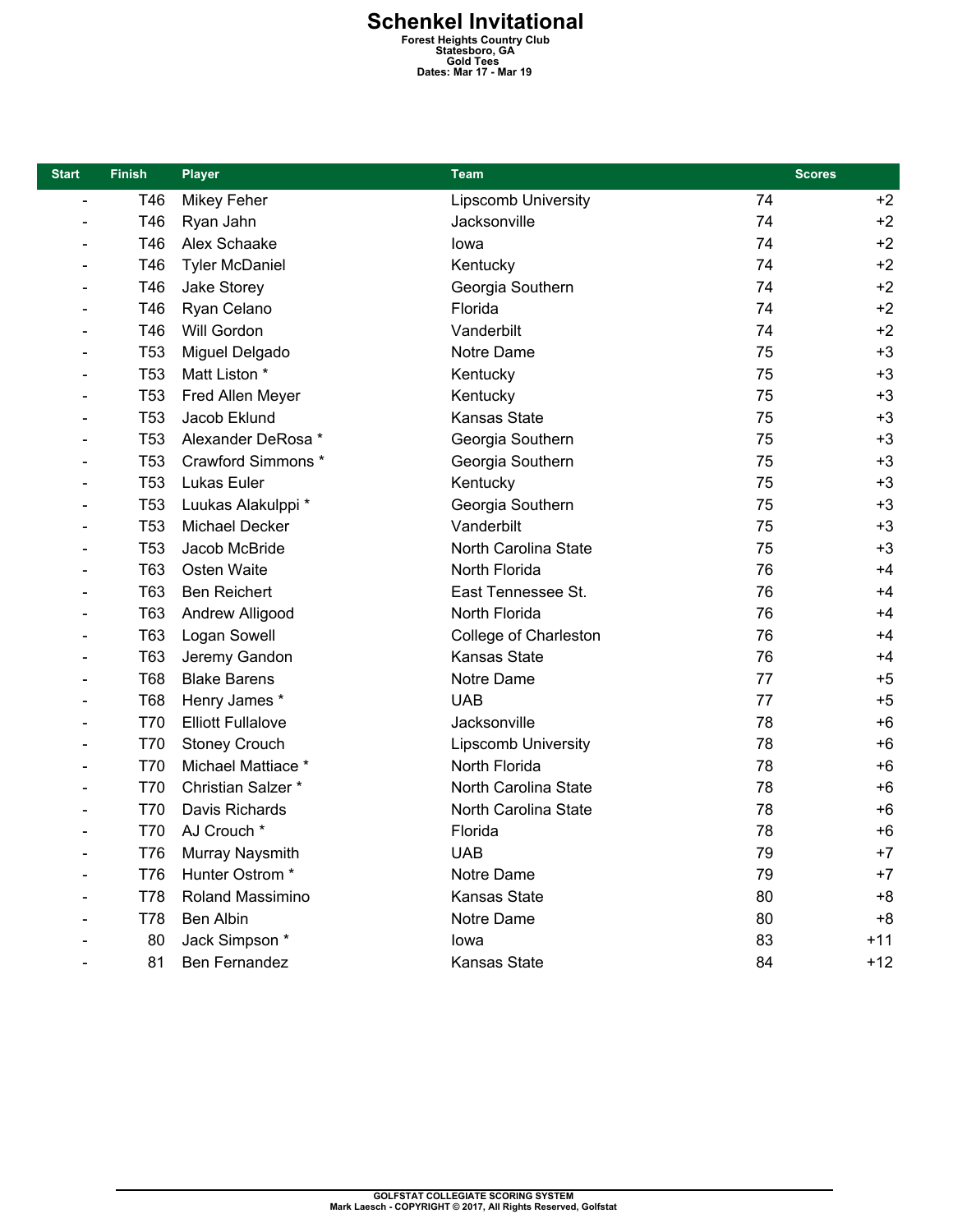### **Schenkel Invitational Forest Heights Country Club Statesboro, GA Gold Tees Dates: Mar 17 - Mar 19**

| Pos.                    | Team/Player (seed)           | Rd 1   | <b>Total</b> |
|-------------------------|------------------------------|--------|--------------|
| 1                       | <b>College of Charleston</b> | 279    | 279          |
| T4                      | William Rainey (1)           | 68     | 68           |
| T9                      | Parker Derby (2)             | 69     | 69           |
| T16                     | Hunter Dunagan (5)           | 70     | 70           |
| T29                     | Christian Baliker (4)        | 72     | 72           |
| T63                     | Logan Sowell (3)             | 76     | 76           |
| $\overline{\mathbf{2}}$ | Georgia Southern             | 280    | 280          |
| T <sub>2</sub>          | Brett Barron (5)             | 67     | 67           |
| T9                      | Steven Fisk (3)              | 69     | 69           |
| T21                     | Archer Price (4)             | 71     | 71           |
| <b>T37</b>              | Cody O'Toole (2)             | 73     | 73           |
| T46                     | Jake Storey (1)              | 74     | 74           |
| T <sub>3</sub>          | lowa                         | 281    | 281          |
| T <sub>2</sub>          | Raymond Knoll (1)            | 67     | 67           |
| T4                      | Matthew Walker (2)           | 68     | 68           |
| <b>T37</b>              | Carson Schaake (3)           | 73     | 73           |
| <b>T37</b>              | Ryoto Furuya (5)             | 73     | 73           |
| T46                     | Alex Schaake (4)             | 74     | 74           |
| T <sub>3</sub>          | <b>Lipscomb University</b>   | 281    | 281          |
| $\mathbf{1}$            | Dawson Armstrong (1)         | 66     | 66           |
| T9                      | Trevor Gold (5)              | 69     | 69           |
| T29                     | Eric Ansett (2)              | 72     | 72           |
| T46                     | Mikey Feher (4)              | 74     | 74           |
| T70                     | Stoney Crouch (3)            | 78     | 78           |
| 5                       | Florida                      | 282    | 282          |
| T4                      | Sam Horsfield (1)            | 68     | 68           |
| T21                     | Andy Zhang (2)               | $71\,$ | $\bf 71$     |
| T21                     | Gordon Neale (3)             | 71     | 71           |
| T29                     | Ryan Orr (4)                 | 72     | 72           |
| T46                     | Ryan Celano (5)              | 74     | 74           |
| T6                      | Vanderbilt                   | 283    | 283          |
| T4                      | Theo Humphrey (2)            | 68     | 68           |
| T16                     | Patrick Martin (1)           | 70     | 70           |
| <b>T21</b>              | John Augenstein (3)          | 71     | 71           |
| T46                     | Will Gordon (4)              | 74     | 74           |
| T53                     | Michael Decker (5)           | 75     | 75           |
| T6                      | <b>UAB</b>                   | 283    | 283          |
| T9                      | Taylor Eyster (1)            | 69     | 69           |
| T16                     | R.J. Keur (3)                | $70\,$ | $70\,$       |
| T21                     | Tim Harry (2)                | 71     | 71           |
| T37                     | William Walker, III (4)      | 73     | 73           |
| T76                     | Murray Naysmith (5)          | 79     | 79           |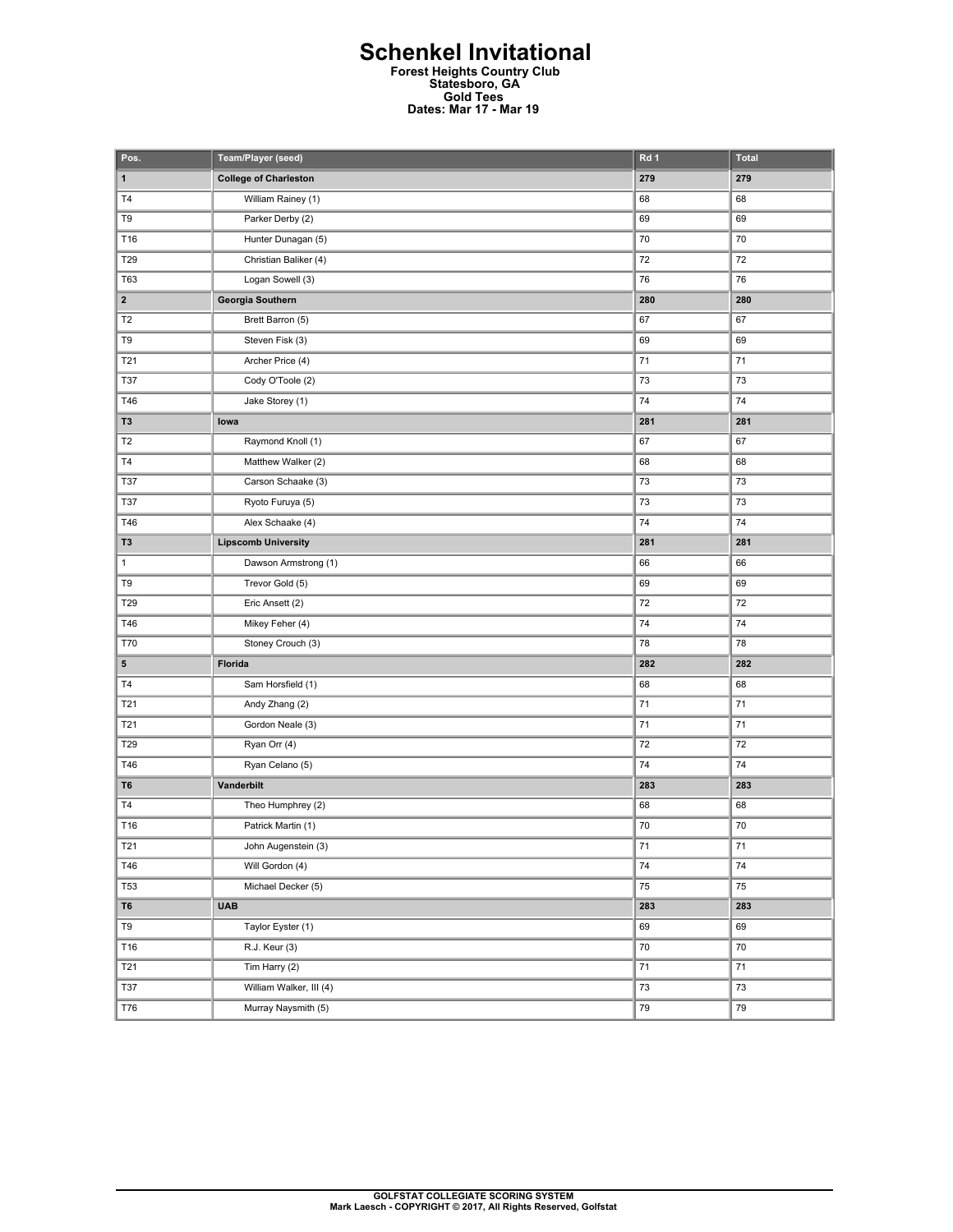| Pos.       | Team/Player (seed)          | Rd 1       | Total      |
|------------|-----------------------------|------------|------------|
| T8         | East Tennessee St.          | 284        | 284        |
| T9         | Trevor Hulbert (4)          | 69         | 69         |
| T16        | Mateusz Gradecki (1)        | 70         | 70         |
| T29        | Zack Ford (5)               | 72         | 72         |
| T37        | Geuntae Kim (3)             | 73         | 73         |
| T63        | Ben Reichert (2)            | 76         | 76         |
| T8         | Jacksonville                | 284        | 284        |
| T4         | David Wicks (1)             | 68         | 68         |
| T21        | Raul Pereda (2)             | 71         | 71         |
| T21        | Sam Uhland (4)              | 71         | 71         |
| T46        | Ryan Jahn (3)               | 74         | 74         |
| <b>T70</b> | Elliott Fullalove (5)       | 78         | 78         |
| 10         | <b>North Carolina State</b> | 286        | 286        |
| T9         | Stephen Franken (1)         | 69         | 69         |
| T9         | Benjamin Shipp (4)          | 69         | 69         |
| <b>T37</b> | Harrison Rhoades (2)        | 73         | 73         |
| T53        | Jacob McBride (3)           | 75         | 75         |
| <b>T70</b> | Davis Richards (5)          | 78         | 78         |
| 11         | <b>North Florida</b>        | 290        | 290        |
| T16        | Phillip Knowles (1)         | 70         | 70         |
| T29        | Travis Trace (2)            | 72         | 72         |
| T29        | Dillon Woods (5)            | 72         | 72         |
| T63        | Andrew Alligood (3)         | 76         | 76         |
| <b>T63</b> | Osten Waite (4)             | 76         | 76         |
| 12         | Kentucky                    | 293        | 293        |
| T21        | Cooper Musselman (1)        | 71         | 71         |
| T37        | Stephen Stallings Jr. (4)   | 73         | 73         |
| T46        | Tyler McDaniel (2)          | 74         | 74         |
| T53        | Lukas Euler (3)             | 75         | 75         |
| <b>T53</b> | Fred Allen Meyer (5)        | 75         | 75         |
| 13         | <b>Notre Dame</b>           | 297        | 297        |
| T29        | John Felitto (4)            | 72         | 72         |
| <b>T37</b> | Davis Lamb (3)              | 73         | 73         |
| <b>T53</b> | Miguel Delgado (5)          | ${\bf 75}$ | ${\bf 75}$ |
| T68        | Blake Barens (1)            | 77         | 77         |
| <b>T78</b> | Ben Albin (2)               | 80         | 80         |
| 14         | <b>Kansas State</b>         | 304        | 304        |
| T37        | Matt Green (5)              | 73         | $73\,$     |
| <b>T53</b> | Jacob Eklund (3)            | 75         | 75         |
| <b>T63</b> | Jeremy Gandon (1)           | 76         | 76         |
| T78        | Roland Massimino (2)        | 80         | 80         |
| 81         | Ben Fernandez (4)           | 84         | 84         |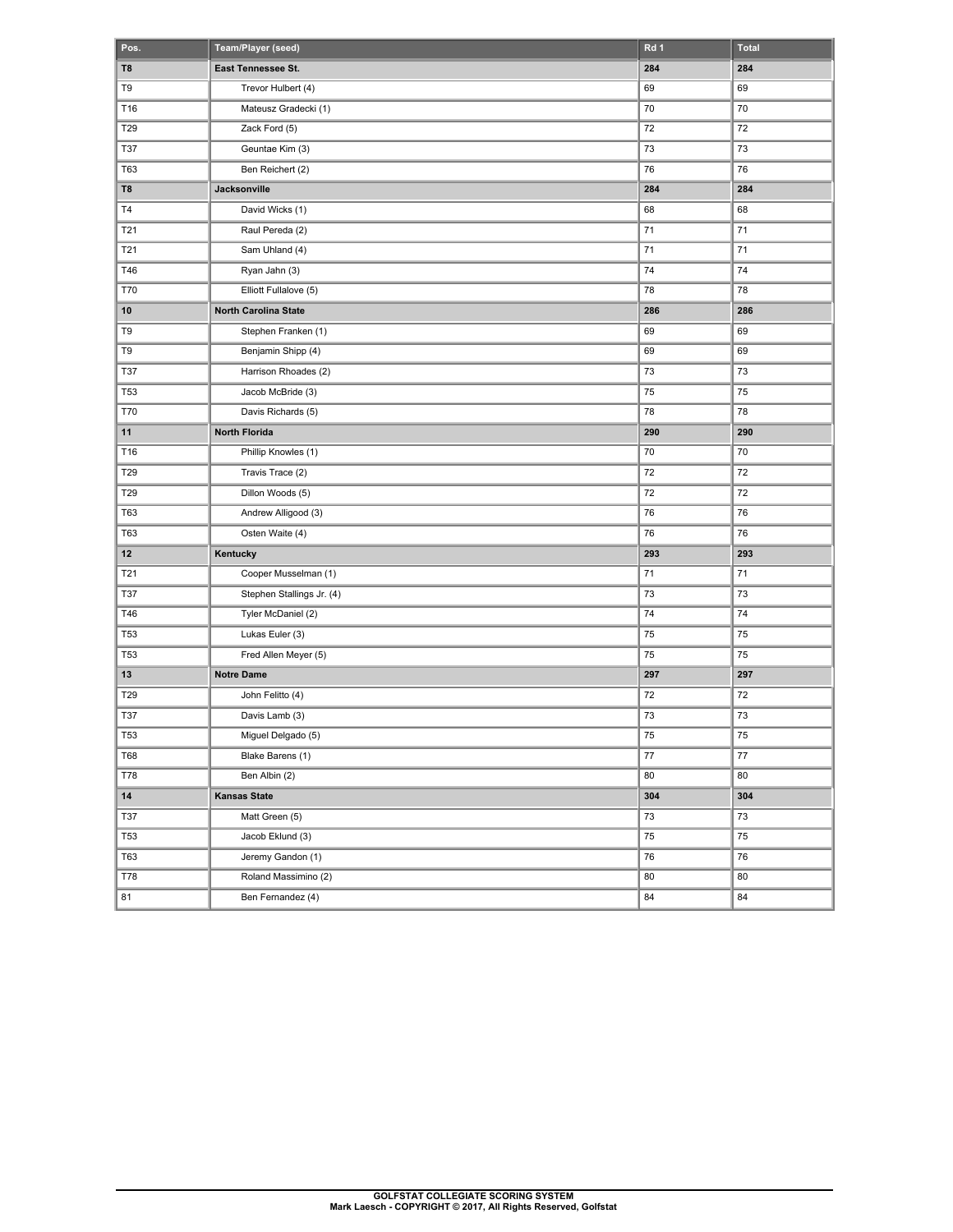### **Individuals**

| Pos.            | Player (Team)                           | Rd <sub>1</sub> | <b>Total</b> |
|-----------------|-----------------------------------------|-----------------|--------------|
| T <sub>29</sub> | Jonas Vaisanen (Georgia Southern)       | 72              | 72           |
| <b>T53</b>      | Crawford Simmons (Georgia Southern)     | 75              | 75           |
| <b>T53</b>      | Alexander DeRosa (Georgia Southern)     | 75              | 75           |
| <b>T53</b>      | Luukas Alakulppi (Georgia Southern)     | 75              | 75           |
| <b>T53</b>      | Matt Liston (Kentucky)                  | 75              | 75           |
| T68             | Henry James (UAB)                       | 77              | 77           |
| <b>T70</b>      | Christian Salzer (North Carolina State) | 78              | 78           |
| T70             | AJ Crouch (Florida)                     | 78              | 78           |
| <b>T70</b>      | Michael Mattiace (North Florida)        | 78              | 78           |
| T76             | Hunter Ostrom (Notre Dame)              | 79              | 79           |
| 80              | Jack Simpson (lowa)                     | 83              | 83           |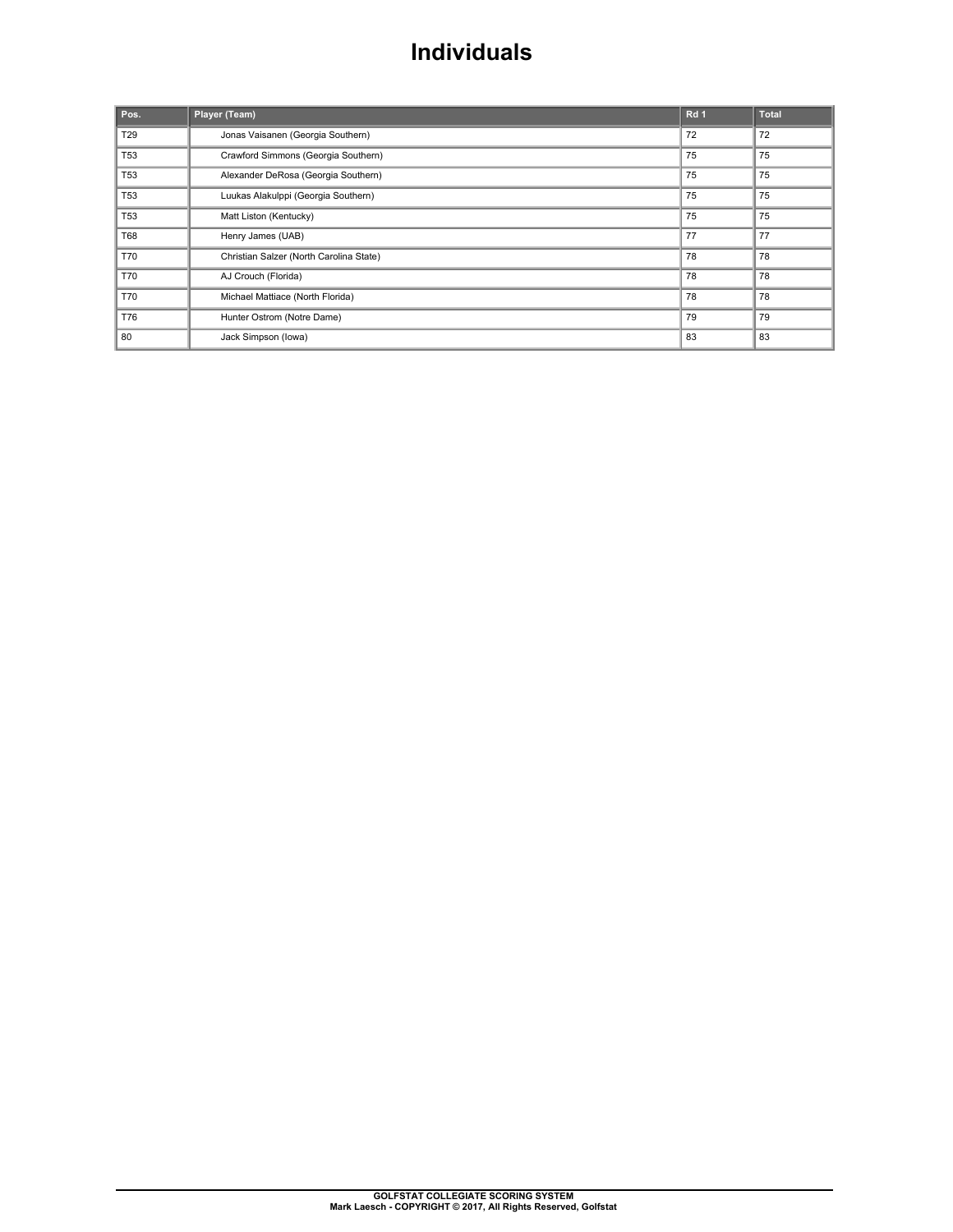|                        | <b>Par 3 Scoring</b>   |              |                  |                  |                               | <b>Par 4 Scoring</b>   |              |              |        | <b>Par 5 Scoring</b>      |                 |              |              |                   |
|------------------------|------------------------|--------------|------------------|------------------|-------------------------------|------------------------|--------------|--------------|--------|---------------------------|-----------------|--------------|--------------|-------------------|
| T. Harry               | <b>UAB</b>             | 2.25         | $-3$             |                  | E. Ansett                     | Lipscomb               | 3.60         | $-4$         |        | S. Franken                | <b>NC State</b> | 4.00         | $-4$         |                   |
| <b>B.</b> Shipp        | <b>NC State</b>        | 2.50         | $-2$             |                  | D. Armstrong                  | Lipscomb               | 3.70         | $-3$         |        | S. Horsfield              | Florida         | 4.00         | $-4$         |                   |
| J. Augenstein          | Vanderbilt             | 2.50         | $-2$             |                  | R. Knoll                      | lowa                   | 3.70         | $-3$         |        | T. Humphrey               | Vanderbilt      | 4.00         | $-4$         |                   |
| R. Keur                | <b>UAB</b>             | 2.50         | $-2$             |                  | M. Gradecki                   | <b>ETSU</b>            | 3.70         | $-3$         |        | T. Eyster                 | <b>UAB</b>      | 4.25         | $-3$         |                   |
| M. Liston              | Kentucky               | 2.50         | $-2$             |                  | D. Wicks                      | JU                     | 3.70         | $-3$         |        | G. Neale                  | Florida         | 4.25         | $-3$         |                   |
| T. Gold                | Lipscomb               | 2.50         | $-2$             |                  | P. Derby                      | Charleston             | 3.80         | $-2$         |        | W. Rainey                 | Charleston      | 4.25         | $-3$         |                   |
| L. Alakulppi           | Ga South               | 2.75         | $-1$             |                  | S. Fisk                       | Ga South               | 3.80         | $-2$         |        | T. Hulbert                | <b>ETSU</b>     | 4.25         | $-3$         |                   |
| <b>B.</b> Reichert     | <b>ETSU</b>            | 2.75         | $-1$             |                  | M. Walker                     | lowa                   | 3.80         | $-2$         |        | T. Gold                   | Lipscomb        | 4.25         | $-3$         |                   |
| B. Barron              | Ga South               | 2.75         | -1               |                  | A. Zhang                      | Florida                | 3.80         | $-2$         |        | A. DeRosa                 | Ga South        | 4.50         | $-2$         |                   |
| C. Baliker             | Charleston             | 2.75         | $-1$             |                  | P. Knowles                    | N Florida              | 3.80         | $-2$         |        | B. Barron                 | Ga South        | 4.50         | $-2$         |                   |
| M. Walker              | lowa                   | 2.75         | $-1$             |                  | Z. Ford                       | <b>ETSU</b>            | 3.80         | $-2$         |        | H. Dunagan                | Charleston      | 4.50         | $-2$         |                   |
| D. Armstrong           | Lipscomb               | 2.75         | $-1$             |                  | B. Barron                     | Ga South               | 3.80         | $-2$         |        | T. Trace                  | N Florida       | 4.50         | $-2$         |                   |
| S. Horsfield           | Florida                | 2.75         | $-1$             |                  | H. Dunagan                    | Charleston             | 3.90         | $-1$         |        | H. Ostrom                 | Notre Dame      | 4.50         | $-2$         |                   |
| C. Musselman           | Kentucky               | 2.75         | $-1$             |                  | H. Rhoades                    | <b>NC State</b>        | 3.90         | $-1$         |        | M. Green                  | Kansas St.      | 4.50         | $-2$         |                   |
| T. McDaniel            | Kentucky               | 2.75         | $-1$             |                  | T. Hulbert                    | <b>ETSU</b>            | 3.90         | $-1$         |        | J. McBride                | <b>NC State</b> | 4.50         | $-2$         |                   |
| A. Price               | Ga South               | 3.00         | E                |                  | J. Felitto                    | Notre Dame             | 3.90         | $-1$<br>$-1$ |        | C. Schaake                | lowa            | 4.50         | $-2$<br>$-2$ |                   |
| R. Pereda              | JU                     | 3.00         | $\mathsf E$<br>E |                  | L. Euler                      | Kentucky               | 3.90         | $-1$         |        | R. Knoll<br>D. Woods      | lowa            | 4.50         |              |                   |
| W. Walker, III         | <b>UAB</b>             | 3.00         | E                |                  | P. Martin                     | Vanderbilt             | 3.90         | $-1$         |        |                           | N Florida       | 4.50         | $-2$         |                   |
| A. Crouch              | Florida                | 3.00<br>3.00 | E                |                  | D. Woods                      | N Florida              | 3.90<br>3.90 | $-1$         |        | D. Armstrong<br>R. Pereda | Lipscomb<br>JU  | 4.50<br>4.50 | $-2$<br>$-2$ |                   |
| W. Rainey<br>R. Jahn   | Charleston<br>JU       | 3.00         | E                |                  | S. Stallings Jr.<br>W. Rainey | Kentucky<br>Charleston | 3.90         | $-1$         |        | C. Musselman              | Kentucky        | 4.75         | $-1$         |                   |
| C. Schaake             | lowa                   | 3.00         | E                |                  | W. Walker, III                | <b>UAB</b>             | 3.90         | $-1$         |        | R. Celano                 | Florida         | 4.75         | $-1$         |                   |
|                        | <b>Eagles</b>          |              |                  |                  |                               | <b>Birdies</b>         |              |              |        |                           | Pars            |              |              |                   |
|                        |                        |              |                  |                  |                               |                        |              |              |        |                           | Notre Dame      |              |              |                   |
| S. Fisk                | Ga South<br><b>UAB</b> |              |                  | $\mathbf 1$<br>1 | R. Knoll<br>M. Walker         | lowa<br>lowa           |              |              | 7<br>6 | J. Felitto<br>J. Vaisanen | Ga South        |              |              | 16<br>16          |
| T. Harry<br>S. Franken | <b>NC State</b>        |              |                  | 1                | A. Zhang                      | Florida                |              |              | 6      | R. Jahn                   | JU              |              |              | 16                |
| C. Schaake             | lowa                   |              |                  | 1                | D. Armstrong                  | Lipscomb               |              |              | 6      | A. Price                  | Ga South        |              |              | 15                |
| S. Horsfield           | Florida                |              |                  | $\mathbf{1}$     | T. Gold                       | Lipscomb               |              |              | 6      | J. Augenstein             | Vanderbilt      |              |              | 15                |
|                        |                        |              |                  |                  | <b>B.</b> Barron              | Ga South               |              |              | 6      | P. Martin                 | Vanderbilt      |              |              | 14                |
|                        |                        |              |                  |                  | T. Humphrey                   | Vanderbilt             |              |              | 6      | R. Keur                   | <b>UAB</b>      |              |              | 14                |
|                        |                        |              |                  |                  | D. Wicks                      | JU                     |              |              | 6      | W. Rainey                 | Charleston      |              |              | 14                |
|                        |                        |              |                  |                  | T. Hulbert                    | <b>ETSU</b>            |              |              | 5      | M. Gradecki               | <b>ETSU</b>     |              |              | 14                |
|                        |                        |              |                  |                  | Z. Ford                       | <b>ETSU</b>            |              |              | 5      | $R$ . Orr                 | Florida         |              |              | 14                |
|                        |                        |              |                  |                  | P. Knowles                    | N Florida              |              |              | 5      | IJ. Eklund                | Kansas St.      |              |              | 14                |
|                        |                        |              |                  |                  | T. Eyster                     | <b>UAB</b>             |              |              | 5      | R. Pereda                 | JU              |              |              | 14                |
|                        |                        |              |                  |                  | P. Derby                      | Charleston             |              |              | 5      | T. Trace                  | N Florida       |              |              | 14                |
|                        |                        |              |                  |                  | E. Ansett                     | Lipscomb               |              |              | 5      | C. Salzer                 | <b>NC State</b> |              |              | 13                |
|                        |                        |              |                  |                  | B. Shipp                      | <b>NC State</b>        |              |              | 5      | G. Kim                    | <b>ETSU</b>     |              |              | 13                |
|                        |                        |              |                  |                  | S. Horsfield                  | Florida                |              |              | 5      | L. Euler                  | Kentucky        |              |              | 13                |
|                        |                        |              |                  |                  | R. Celano                     | Florida                |              |              | 4      | IM. Green                 | Kansas St.      |              |              | 13                |
|                        |                        |              |                  |                  | G. Neale                      | Florida                |              |              | 4      | W. Walker, III            | <b>UAB</b>      |              |              | 13                |
|                        |                        |              |                  |                  | H. Rhoades                    | <b>NC State</b>        |              |              | 4      | lM. Decker                | Vanderbilt      |              |              | 13                |
|                        |                        |              |                  |                  | J. McBride                    | <b>NC State</b>        |              |              | 4      | C. O'Toole                | Ga South        |              |              | 13                |
|                        |                        |              |                  |                  |                               |                        |              |              |        |                           |                 |              |              |                   |
|                        |                        |              |                  |                  | M. Feher                      | Lipscomb               |              |              | 4      | H. Dunagan                | Charleston      |              |              | $12 \overline{ }$ |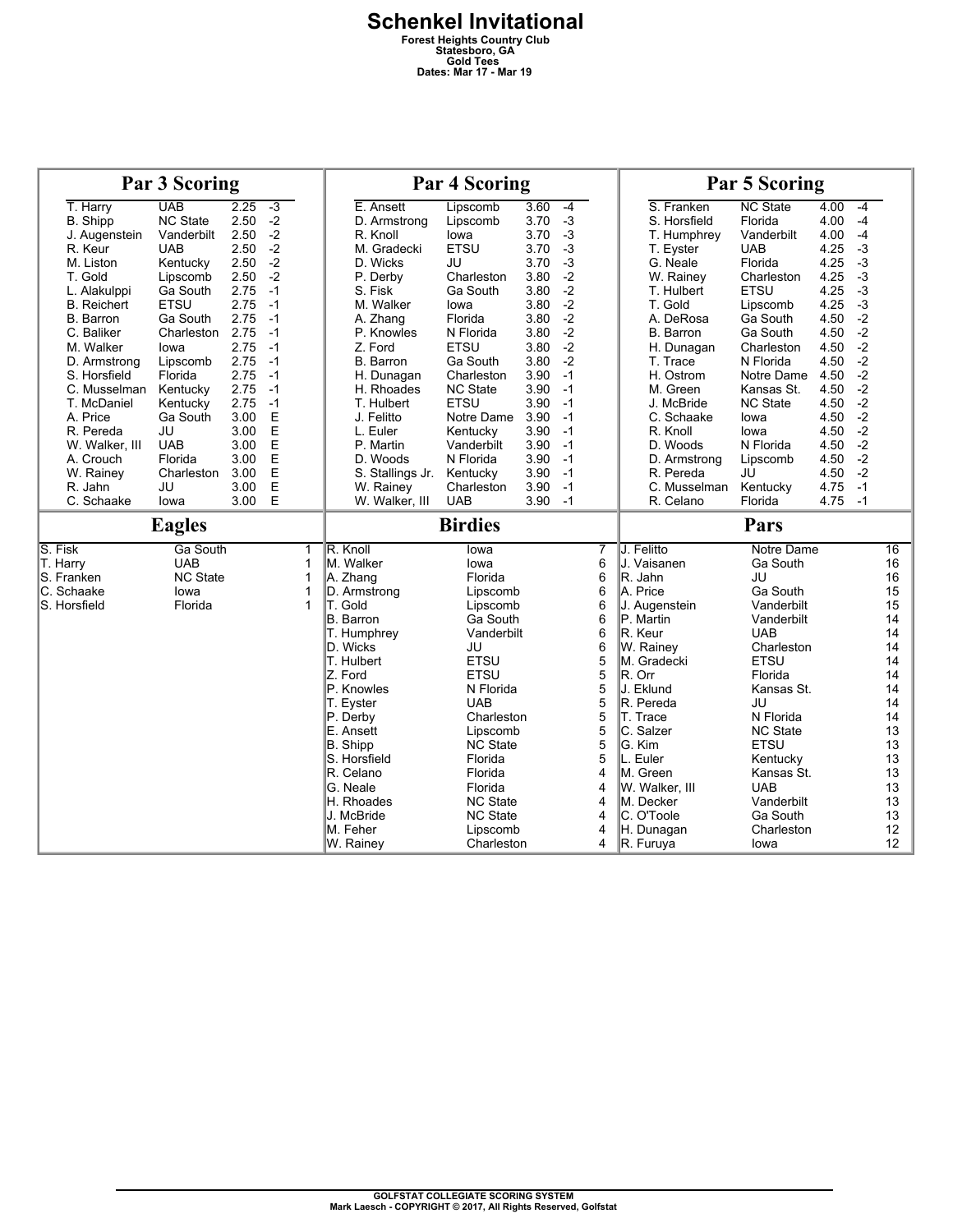## **Schenkel Invitational**<br>
Forest Heights Country Club<br>
Gold Tees<br>
Dates: Mar 17 - Mar 19

|                  | Average score per round |                             |                               |  |  |  |  |  |  |  |
|------------------|-------------------------|-----------------------------|-------------------------------|--|--|--|--|--|--|--|
| <b>Round</b>     | <b>Course</b>           |                             | Average Score Complete Rounds |  |  |  |  |  |  |  |
|                  | Gold Tees               | 73.20                       | 81                            |  |  |  |  |  |  |  |
|                  |                         |                             |                               |  |  |  |  |  |  |  |
|                  |                         | <b>Total Average Scores</b> |                               |  |  |  |  |  |  |  |
| <b>Gold Tees</b> |                         | 73 20                       | 81                            |  |  |  |  |  |  |  |
|                  |                         |                             |                               |  |  |  |  |  |  |  |

|         |                |       |                 |                |        |     |       | <b>Forest Heights Country Club: Gold Tees</b> |                |
|---------|----------------|-------|-----------------|----------------|--------|-----|-------|-----------------------------------------------|----------------|
| Round 1 |                |       |                 |                |        |     |       |                                               |                |
| hole    | par            | yards | double<br>eagle | eagle          | birdie | par | bogey | double<br>bogey                               | other          |
| 1       | $\overline{4}$ | 394   |                 |                | 12     | 54  | 13    | $\overline{2}$                                |                |
| 2       | 4              | 439   |                 |                | 8      | 46  | 23    | 4                                             |                |
| 3       | 3              | 170   |                 |                | 10     | 58  | 13    |                                               |                |
| 4       | 4              | 403   |                 | 1              | 9      | 56  | 12    | 3                                             |                |
| 5       | 4              | 337   |                 |                | 24     | 41  | 14    | $\overline{2}$                                |                |
| 6       | 3              | 130   |                 | 1              | 12     | 48  | 18    | $\overline{2}$                                |                |
| 7       | 5              | 549   |                 | $\overline{2}$ | 34     | 40  | 5     |                                               |                |
| 8       | 4              | 412   |                 |                | 15     | 45  | 15    | 6                                             |                |
| 9       | 5              | 526   |                 |                | 26     | 38  | 15    |                                               | $\overline{c}$ |
| 10      | 4              | 402   |                 |                | 10     | 42  | 25    | 4                                             |                |
| 11      | 4              | 433   |                 |                | 9      | 59  | 12    | $\mathbf{1}$                                  |                |
| 12      | 5              | 540   |                 | 1              | 15     | 41  | 17    | 4                                             | 3              |
| 13      | 3              | 198   |                 |                | 9      | 52  | 18    | 1                                             | 1              |
| 14      | 4              | 423   |                 |                | 6      | 55  | 19    | $\mathbf{1}$                                  |                |
| 15      | 3              | 203   |                 |                | 4      | 57  | 18    | 2                                             |                |
| 16      | 4              | 386   |                 |                | 17     | 55  | 9     |                                               |                |
| 17      | 4              | 438   |                 |                | 9      | 58  | 13    | $\mathbf{1}$                                  |                |
| 18      | 5              | 564   |                 |                | 26     | 41  | 12    | 1                                             | $\mathbf{1}$   |

| es             |                         |       |                            |  |  |  |  |  |  |  |
|----------------|-------------------------|-------|----------------------------|--|--|--|--|--|--|--|
| Round 1        |                         |       |                            |  |  |  |  |  |  |  |
| hole           | par                     | yards | average<br>relative to par |  |  |  |  |  |  |  |
| 10             | 4                       | 402   | $+0.28$                    |  |  |  |  |  |  |  |
| $\overline{c}$ | $\overline{\mathbf{4}}$ | 439   | $+0.28$                    |  |  |  |  |  |  |  |
| 15             | 3                       | 203   | $+0.22$                    |  |  |  |  |  |  |  |
| 12             | 5                       | 540   | $+0.21$                    |  |  |  |  |  |  |  |
| 14             | 4                       | 423   | $+0.19$                    |  |  |  |  |  |  |  |
| 13             | 3                       | 198   | $+0.17$                    |  |  |  |  |  |  |  |
| 8              | $\overline{4}$          | 412   | $+0.15$                    |  |  |  |  |  |  |  |
| 6              | 3                       | 130   | $+0.10$                    |  |  |  |  |  |  |  |
| 4              | 4                       | 403   | $+0.09$                    |  |  |  |  |  |  |  |
| 17             | 4                       | 438   | $+0.07$                    |  |  |  |  |  |  |  |
| 11             | 4                       | 433   | $+0.06$                    |  |  |  |  |  |  |  |
| 1              | 4                       | 394   | $+0.06$                    |  |  |  |  |  |  |  |
| 3              | 3                       | 170   | $+0.04$                    |  |  |  |  |  |  |  |
| 9              | 5                       | 526   | $-0.04$                    |  |  |  |  |  |  |  |
| 5              | 4                       | 337   | $-0.07$                    |  |  |  |  |  |  |  |
| 16             | 4                       | 386   | $-0.10$                    |  |  |  |  |  |  |  |
| 18             | 5                       | 564   | $-0.11$                    |  |  |  |  |  |  |  |
| $\overline{7}$ | 5                       | 549   | $-0.41$                    |  |  |  |  |  |  |  |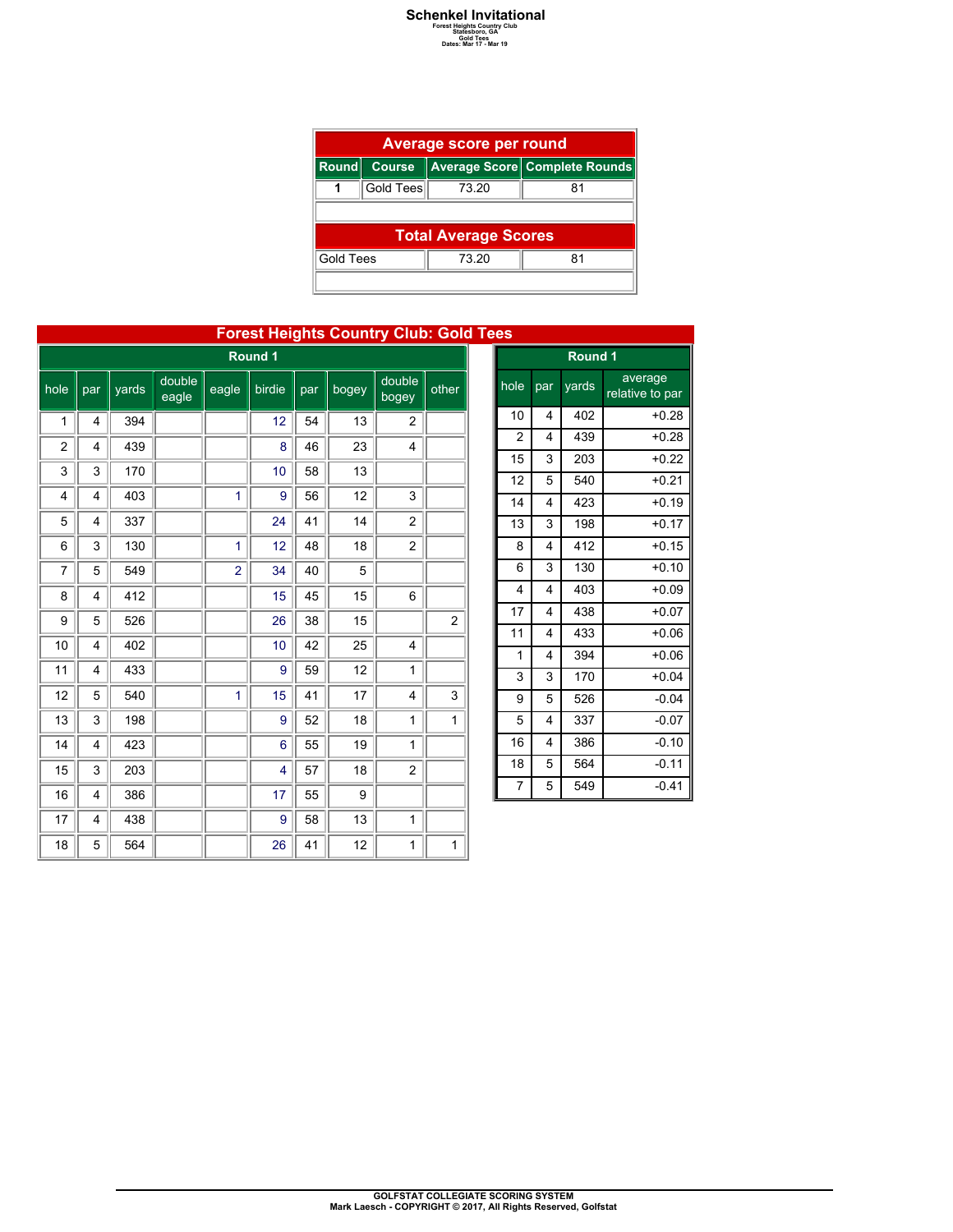## **Schenkel Invitational**<br>
Forest Heights Country Club<br>
Gold Tees<br>
Dates: Mar 17 - Mar 19

|                        | 5010 1888 |  |  |
|------------------------|-----------|--|--|
| Dates: Mar 17 - Mar 19 |           |  |  |
|                        |           |  |  |

| Round 1        |                |       |                            |  |  |  |  |  |
|----------------|----------------|-------|----------------------------|--|--|--|--|--|
| hole           | par            | yards | average<br>relative to par |  |  |  |  |  |
| 2              | 4              | 439   | $+0.28$                    |  |  |  |  |  |
| 10             | $\overline{4}$ | 402   | $+0.28$                    |  |  |  |  |  |
| 15             | 3              | 203   | $+0.22$                    |  |  |  |  |  |
| 12             | 5              | 540   | $+0.21$                    |  |  |  |  |  |
| 14             | 4              | 423   | $+0.19$                    |  |  |  |  |  |
| 13             | 3              | 198   | $+0.17$                    |  |  |  |  |  |
| 8              | 4              | 412   | $+0.15$                    |  |  |  |  |  |
| 6              | 3              | 130   | $+0.10$                    |  |  |  |  |  |
| 4              | $\overline{4}$ | 403   | $+0.09$                    |  |  |  |  |  |
| 17             | 4              | 438   | $+0.07$                    |  |  |  |  |  |
| 1              | 4              | 394   | $+0.06$                    |  |  |  |  |  |
| 11             | $\overline{4}$ | 433   | $+0.06$                    |  |  |  |  |  |
| 3              | 3              | 170   | $+0.04$                    |  |  |  |  |  |
| 9              | 5              | 526   | $-0.04$                    |  |  |  |  |  |
| 5              | 4              | 337   | $-0.07$                    |  |  |  |  |  |
| 16             | $\overline{4}$ | 386   | $-0.10$                    |  |  |  |  |  |
| 18             | 5              | 564   | $-0.11$                    |  |  |  |  |  |
| $\overline{7}$ | 5              | 549   | $-0.41$                    |  |  |  |  |  |